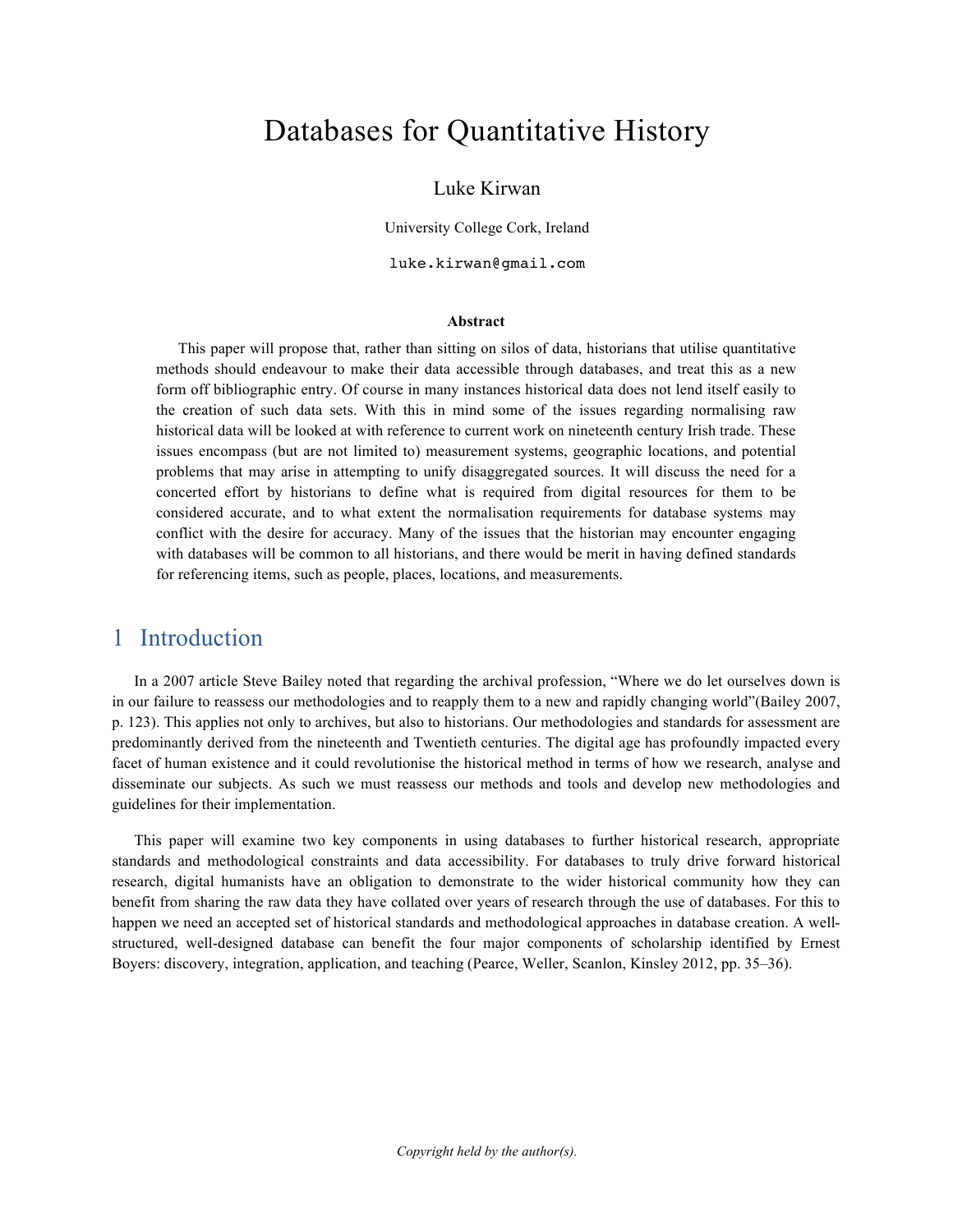#### 2 Use of databases in History

In terms of Irish historical research, databases remain underdeveloped. The History Data Service maintains a database of Irish Historical Statistics that covers a broad swath of nineteenth and twentieth century social and economic life in Ireland (Clarkson, L.A., et al 1997). However, as this database is no longer live on the internet it must be downloaded from the UK Data Archive and painstakingly reconstituted from separate sections, no small feat as the documentation on the original structure is rather sparse. Two further databases, the Historical National Accounting Group's (HNAG) *Database of Irish Historical Statistics* and *Duanaire* contain further quantitative data for Irish economic history (Begley, Geary, O'Rourke [no date]; *Duanaire: A Treasury of Data for Irish Economic History* [no date]). They are invaluable sources for Irish historians, but provide a macro view of Irish society; no database produced so far has mined the available material for regional Irish statistical data. Furthermore, they are currently works in progress. *Duanaire* is producing material on the state of eighteenth century Irish trade and the HNAG data is quite strong for labour statistics for twentieth century Ireland. The database that I am currently working on will be a micro view of regional trade in Cork city during the early nineteenth century, complementing the earlier work produced by the aforementioned projects.

Databases are not the key to solving all riddles in the humanities. As noted by the *Historical Data Service* "A database is not a historical source"(History Data Service [no date]). A database may comprise a multitude of elements from historical sources, but a researcher must still, at some point, enter an archive and engage with primary source material. What it can do is grant access to representations of disparate sources to a wider community, and that is the true value for databases in historical research. From here it can be integrated with other database representations of historical sources and become a very powerful research tool. The methodologies we currently use to evaluate and reference records were designed for analogue media. Professionals must develop new methodologies for evaluating the representation of historical scholarship in the digital ether.

For example, when referencing and creating visualisations from my own data I try to keep the figures as close to the original figure, without rounding up or down. As this often entails converting from imperial to metric I have already intervened and imposed an 'interpretation' on the primary source data. Some researchers choose to round the figures up or down, which means, when it comes to comparing the conclusions of different historiographical interpretations, there is already an inherent divergence, even if a minute one, between the data. If the raw data is provided one can remove the historian's intervention and probe the data and the analytical method in more depth and with greater perspective. It also provides the opportunity to impose one's own methodology on another's interpretation to glean new insights. The data can be further tested to see if it holds up in the face of rigorous examination. After all, this is the cornerstone of the scientific method, and one to which all researchers, no matter the discipline, should be accountable. Of course there are aspects of humanities research that are subjective, especially in the interpretations and perceptions of events, but any quantitative research should be replicable to ensure the foundations on which subjective interpretations are built are correct.

Not only should we be willing and active in providing our raw data to others, we need to encourage others in the academy to join us. The hoarding of raw data, produced from primary sources, is akin to an archive publishing a catalogue of inaccessible material. It helps no one and frustrates many. Historians and humanists generally do not often work collaboratively. It is not part of a historians training and not a skill that is developed throughout many historians education. Even an edited book sees a broad selection of expert historians writing their sections independently of one another before the final results are compiled. This is not collaboration. As collaborative work is not typically part of the historians training, so how could we expect seasoned academics to share data they laboriously compiled in isolation over many years? There are other reasons why data may not be shared, there might be further work that the creator wants to produce from the data or possibly there are doubts as to whether they would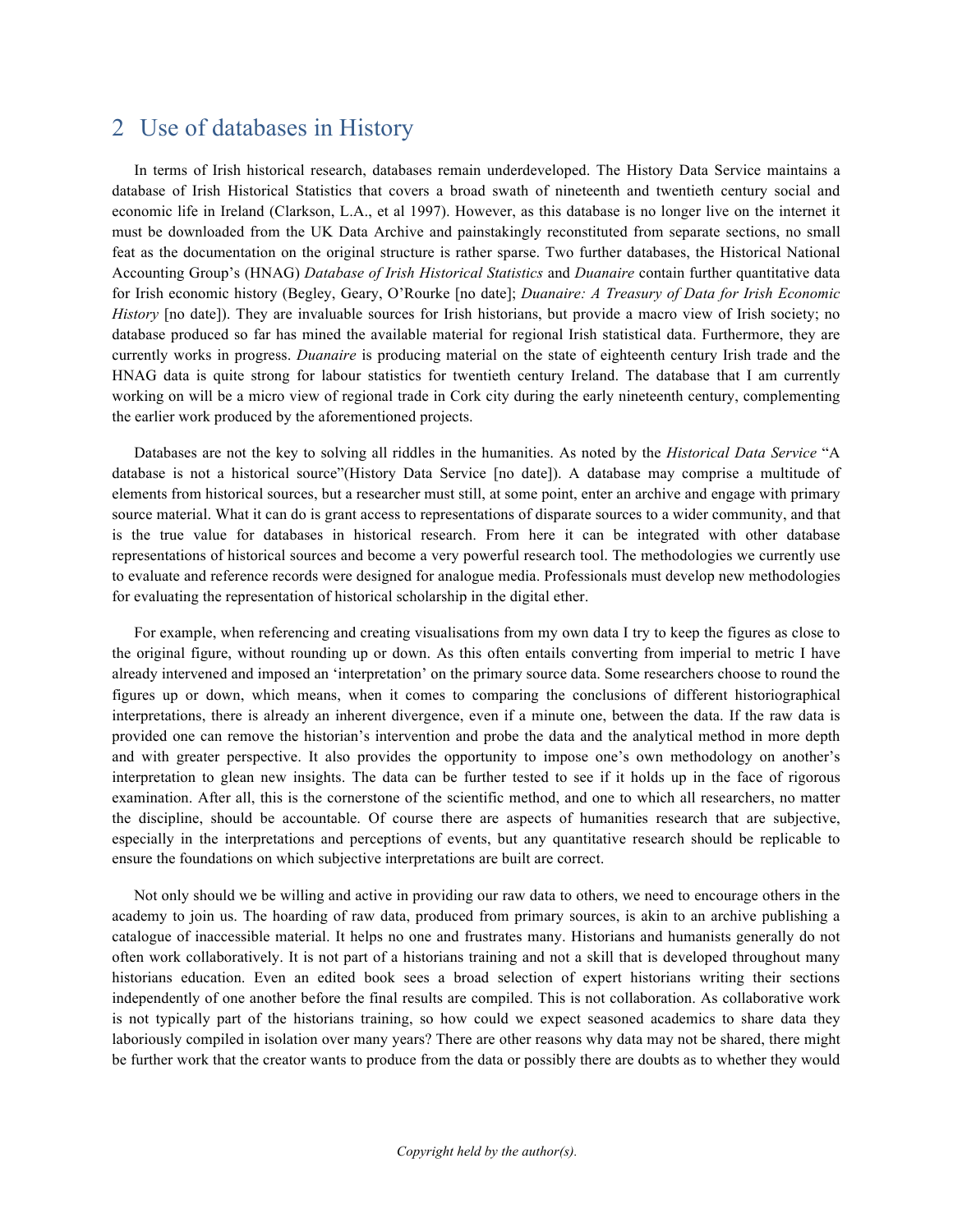receive appropriate credit for the work involved in compiling the data. The former is an understandable reticence that very few would argue with. The fear of not being appropriately credited has certain merits, but this fear is a more general academic concern. It is plagiarism to not appropriately attribute work to its creator. The use of facilities such as the History Data Service at the University of Essex could potentially be a way to balance this fear, as access to the data involves agreeing to certain fair use policies (*UK Data Service-Terms and conditions of access* [no date]). The threat of plagiarism is one that always will exist in academia, but it is something that the majority of academics do not engage in, and the same would be true for providing digital data. If it is clearly known that this work has to be acknowledged it will be by the majority.

Two interventions may help: The first is being dealt with through the digital humanities community; demonstrating the power and benefit of large-scale research collaboration. I'm thinking in particular of Stanford's Republic of Letters project, where they accept the criticisms from other academics and then absorb them into renewing and rejuvenating the project (Stanford [no date]). Sharing Ancient Wisdom is another, where multiple projects across the classics community are aggregated to create a more useful resource and one with more depth and breadth than any of the individual projects could ever have achieved (HERA [no date]). We need to actively demonstrate how our digital work can be integrated into previous scholarship, and how the potential for incorporating data from historians that are reticent regarding the 'digital' can be of benefit to them.

The second intervention is ensuring that all of this data is compiled and structured in a manner that respects and engages with good historical practices. We have various accepted historical methodologies, but where are our standards for the application of digital technology? In the past number of years the emergence of new technologies has allowed researchers to explore traditional historical questions through the prism of vast datasets and visualisations, helping to increase our understanding of the past. The increase in accessibility and the sharing of such tools and data has also led to the emergence of new questions and concepts about the past. Digital history is both the application of technology to traditional historical inquiries, as well as the creation of entirely new perspectives of the past. The application of digital humanities to the study of history is considered a new methodological approach, but it remains rather ad-hoc. How should a database be structured? How should 'nouns' be encoded? How do we tie ancient, sometimes no longer extant regions, into a modern GIS system? If our data is to be useful and collaborative we need standardised ground rules that are agreed upon, even in a quite contentious discipline, and through which we can share and amalgamate our data. This is not a new issue: In a 1988 article Manfred Thaller, discussing the objectives of the Max Planck Institute, stated that it aimed to create different projects that agree on a basic design model (Thaller 1988, p. 135). This is quite an interesting article regarding the potential for digital history, as some of what he predicted now exists. The historical workstation he proposed is essentially Wikipedia. Why though, is there not yet a model, a methodology, for digital history? Is this because Wikipedia originated outside the academy, is open source, and in some ways is a "denigration of expertise"(Rosenzweig 2006, p. 122), whereas a model for 'digital history' would require academic historians to take control of its direction in a collaborative manner?

### 3 Standards/Methodology issues

As the core of historical methodologies derives from the nineteenth century, perhaps for new inspiration we should look towards other areas of emerging historical research. Oral history is, in many respects, quite a different type of qualitative research from more 'traditional' historical studies. By its very nature the primary source material has inherent flaws and intrinsic biases, much like any other source materials. Due to the fundamental differences in source compilation, oral history associations provide numerous guides to best practice and interview techniques (Oral History Association [no date]; Oral History Society [no date]). This helps mitigate against too much overt interference in the collection process by the historian. The Oral History Association also collects essays on their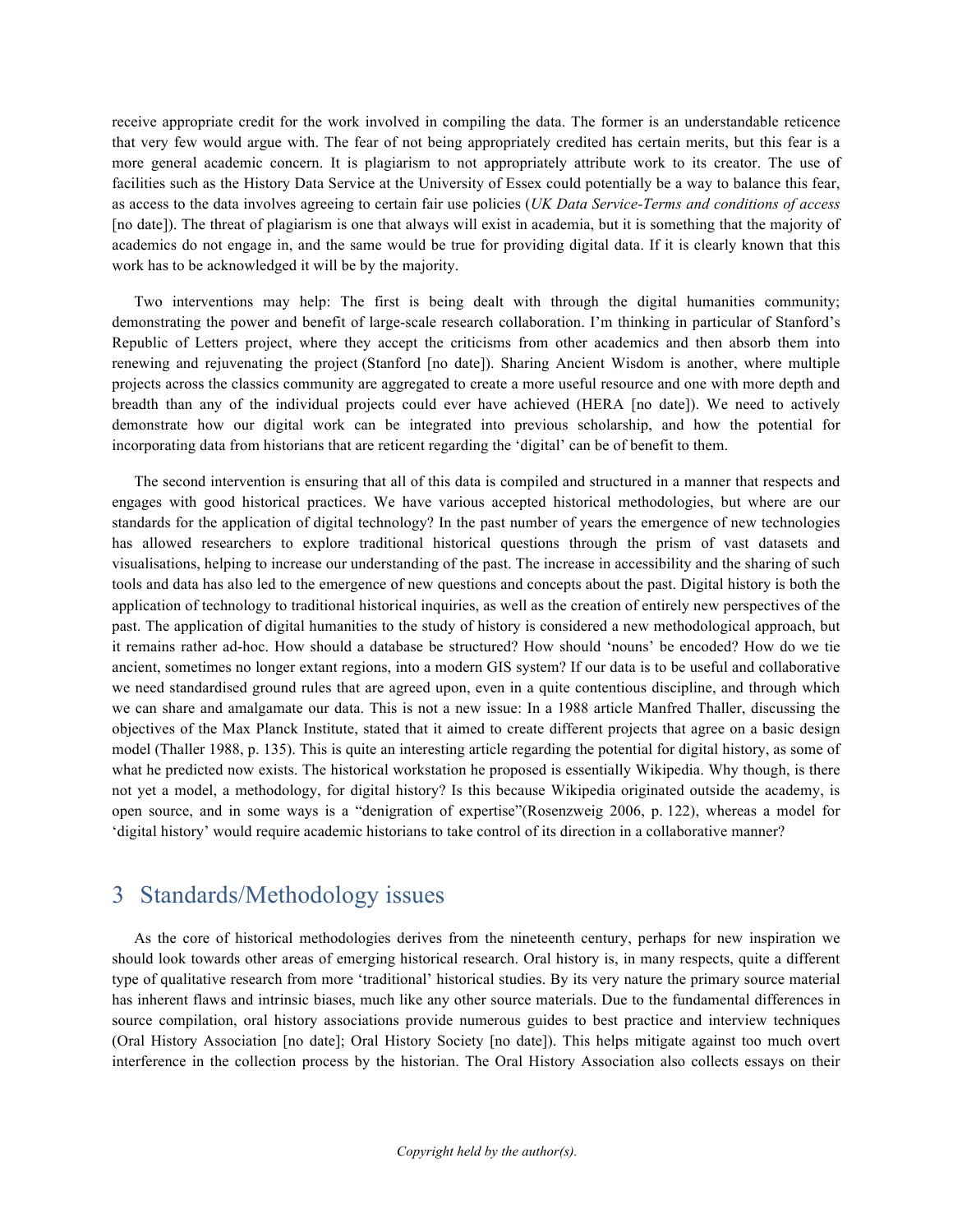website about oral history in the digital era and maintains a wiki page that allows practitioners to contribute and learn from one another (Oral History Association [no date]). This is one area in which oral historians appear to be leading from the front, collaboration and dissemination within their professional network. If "digital history" is to become more closely aligned with the "traditional" historians this is where we must focus. The skill sets and tools used should be made as transparent as possible in order to foster collaboration and engagement and to demonstrate the benefits that derive from moving data freely. Christine Borgman acknowledges this, stating that "Until analytical tools and services are more sophisticated, robust, transparent, and easy to use for the motivated humanities researcher, it will be difficult to attract a broad base of interest within the humanities community"(Borgman 2009, p. paragraph 5).

So what types of standards are required, at a basic level, to construct a quality historical database?

- 1. Guidelines for what constitutes appropriate documentation that tracks all stages of the process and error normalisation or omissions.
- 2. Standards for codification of 'nouns': for example, people or places that can be cross-referenced to other systems.
- 3. Normalisation: to what level should/can data be normalised and how does this impact upon the veracity of the database as compared to the source?
- 4. How and where the conversion of terminology, individuals, locations, and measurements to modern representations should take place or is appropriate.
- 5. Referencing to original sources and the interpolation of multiple sources.
- 6. Which keys should be used to link disparate sources together? If we can agree on the second point that would contribute to this point.

One potential solution to these issues would be to try and adapt modern codification conventions to historical data. My own work involves collating data from the CUST 15 series of imports and exports in the British National Archives. This collection covers details to item level the type, quantity, and value of goods arriving and departing from Irish ports from 1698-1829. There are a number of other projects working from the same, or related, source material. Two that are very closely aligned to my own work are the Duanaire project (*Duanaire: A Treasury of Data for Irish Economic History* [no date]) which aims to collect and disseminate Eighteenth century Irish economic data, and the Trading Consequences project that explores commodity trading in the nineteenth century British Empire (*Trading Consequences* [no date]). These are two very different projects but they both rely on commodity listings from the CUST series, CUST 15 and 5 respectively. Since commodity trading is central to both, there is a requirement for a primary goods table, with all the necessary keys and data that entails. Although temporally these projects deal with different worlds, the broad swath of commodities being traded remains broadly similar. This is based on a comparison of the data being used in Duanaire for the eighteenth century with the data for trading consequences taken from 1862, and my data which covers the first two decades of the nineteenth century, in the middle of both. There are of course variations, but the major commodities are relatively static. If the purpose of creating such resources is to allow them to be collated into a larger resource, which I believe it should be, then projects like these are ideal for such integration. They are relying on a similar source, have broadly similar objectives, and they utilise the same list of 'nouns' for database primary keys.

Unfortunately they take similar, but different approaches in how they code the primary keys. An example would be that in the Trading Consequences commodities list there is a single entry for Salt, with the code 'salt'. In my own commodities list there are five separate entries, varying from Salt Barrel ('saltbarr'), to Salt Foreign Bushel ('saltforbus'). These differences are predominantly due to the different manners through which each project collected commodity data, but it serves to highlight how codification for a relatively basic commodity can have a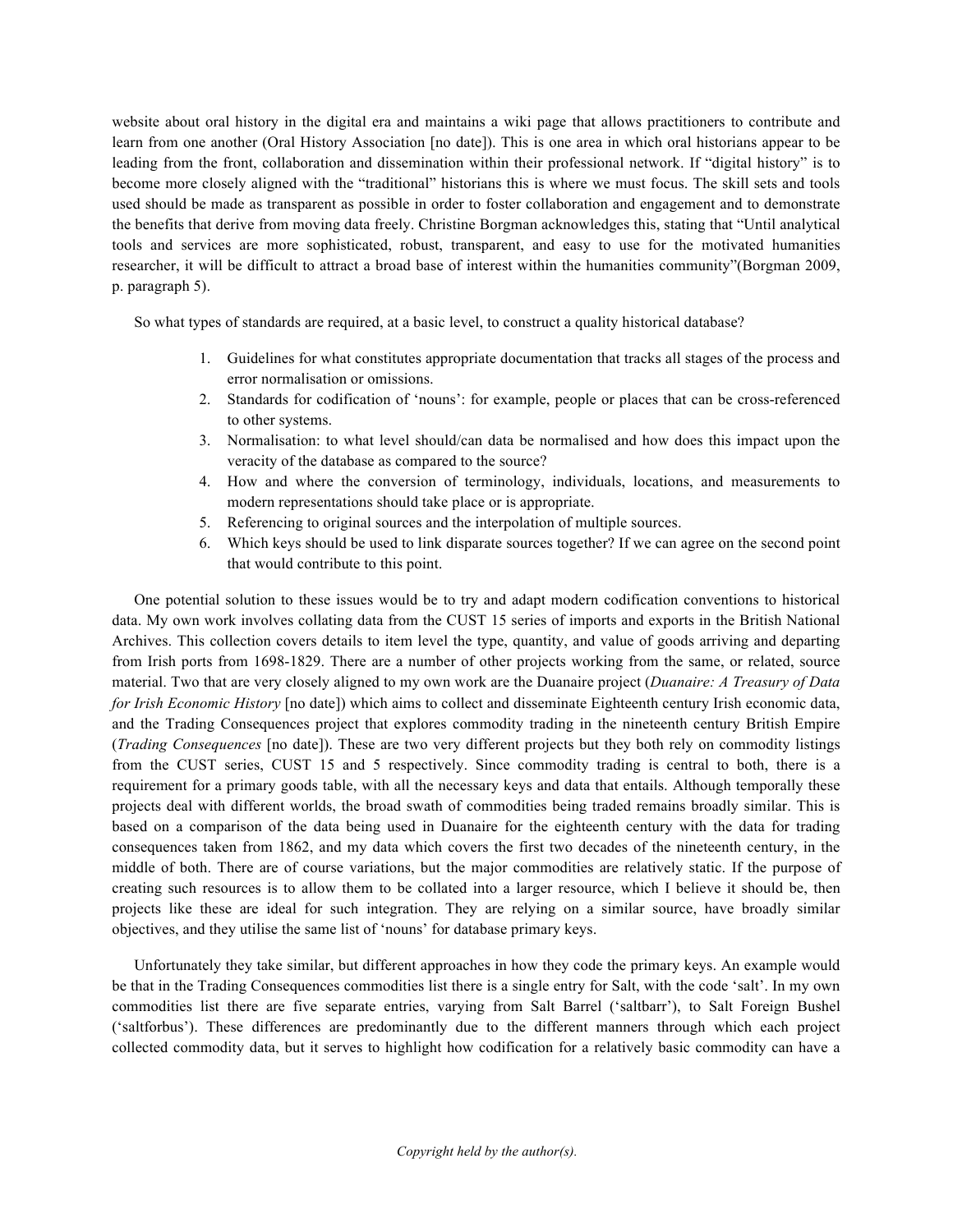wide variance due to personal preferences and decisions. Personally I like to include measurement data with the Primary Key code as it helps me track changing measurements for produce. This is more important for my project than the Trading Consequences project. However, Trading Consequences uses a lot of R and frequency analysis, so the commodity list is a base lexicon derived from DBpedia that includes preferred naming conventions and alternative names for a specified product. Being able to integrate this base lexicon into my own data, or indeed any project concerned with nineteenth century trade, would be invaluable. Unfortunately this would involve either using the Trading Consequences keys from the outset, or fundamentally altering existing databases, with all the problems that entails. What is required is a common reference point, from which any commodity based database can be linked through.

One solution to this, that I think has a very strong merit, is to use the Standard International Trade Classification (SITC) (United Nations Statistics Division - Classifications Registry [no date] I must thank Damian Malone from the Irish Central Statistics Office for bringing my attention to the benefits of using SITC for this purpose).(United Nations Statistics Division - Classifications Registry [no date] I must thank Damian Malone from the Irish Central Statistics Office for bringing my attention to the benefits of using SITC for this purpose) There are numerous benefits to using this system. SITC relies on a hierarchical codification system. Nineteenth century commodities do not necessarily always have a contemporary counterpart. By using SITC though you can classify items to a level that at least represents the *purpose* of the product. To return to the different codification for salt, the SITC reference would be 598.99, which covers salt for curing. This would mean that the five different primary keys I use for different types of preservation salt would all be quickly related to the same single entry from Trading Consequences. Of course this is an example of a product that is still in modern usage and has an appropriate classification. The flexibility of this system comes in when there are products that don't have an easily identifiable equivalent. Madeira Wine is an import that has some significance in Irish trade. Unfortunately the nineteenth century ledgers do not record the type of fermentation used or grapes used. If it was a wine of fresh grapes SITC would classify it as 112.17, whereas if the grape was in fermentation it would be 112.11. As the type cannot be identified that specifically this system allows for the use of the code for one level up, 112.1, wine of grapes. This ensures that the item has a relevant code, and one that covers all wines. Not only does this allow for better integration of datasets, it also allows for a far more refined querying system, so the use can search for wines (112.1) or for all alcoholic drinks (112). Furthermore, SICT maintains a one to one relationship with Eurostats Combined Nomenclature (CN) classification system, so it is possible to move readily between the two systems with a conversion table. In a similar vein the RICardo World Trade History project uses the Correlates of War datasets to normalise locations and correlate historical locations with their contemporary equivalents, as well as to track their position in the world at the time, whether they were an empire or a dependency (*RICardo* [no date], *Correlates of War* [no date]). This provides for a partial solution to the issues of regional classifications.

## 4 Accessibility

Certain accessibility and interoperability issues arise when it comes to converting historical measurement systems into something usable in a database. This problem swells when one considers regional changes, linguistic changes, changing naming conventions and so on. One prime example of this would be the wide variety of measurement systems being used in Britain during the eighteenth and nineteenth centuries, both before and after standardisation in 1825 (For an excellent example of this see Velkar 2008). Kathryn Tomasek has suggested that the harmonised system(World Customs Organisation [no date]) could be used for commodities, but identifies a flaw in that it does not take into account historical commodities (Tomasek 2013). We cannot overtly rely on solutions coming from outside the field of history. Digital humanists, and more specifically digital historians, must share their own data, and solutions they have developed for handling historical data, without restriction. Without doing this we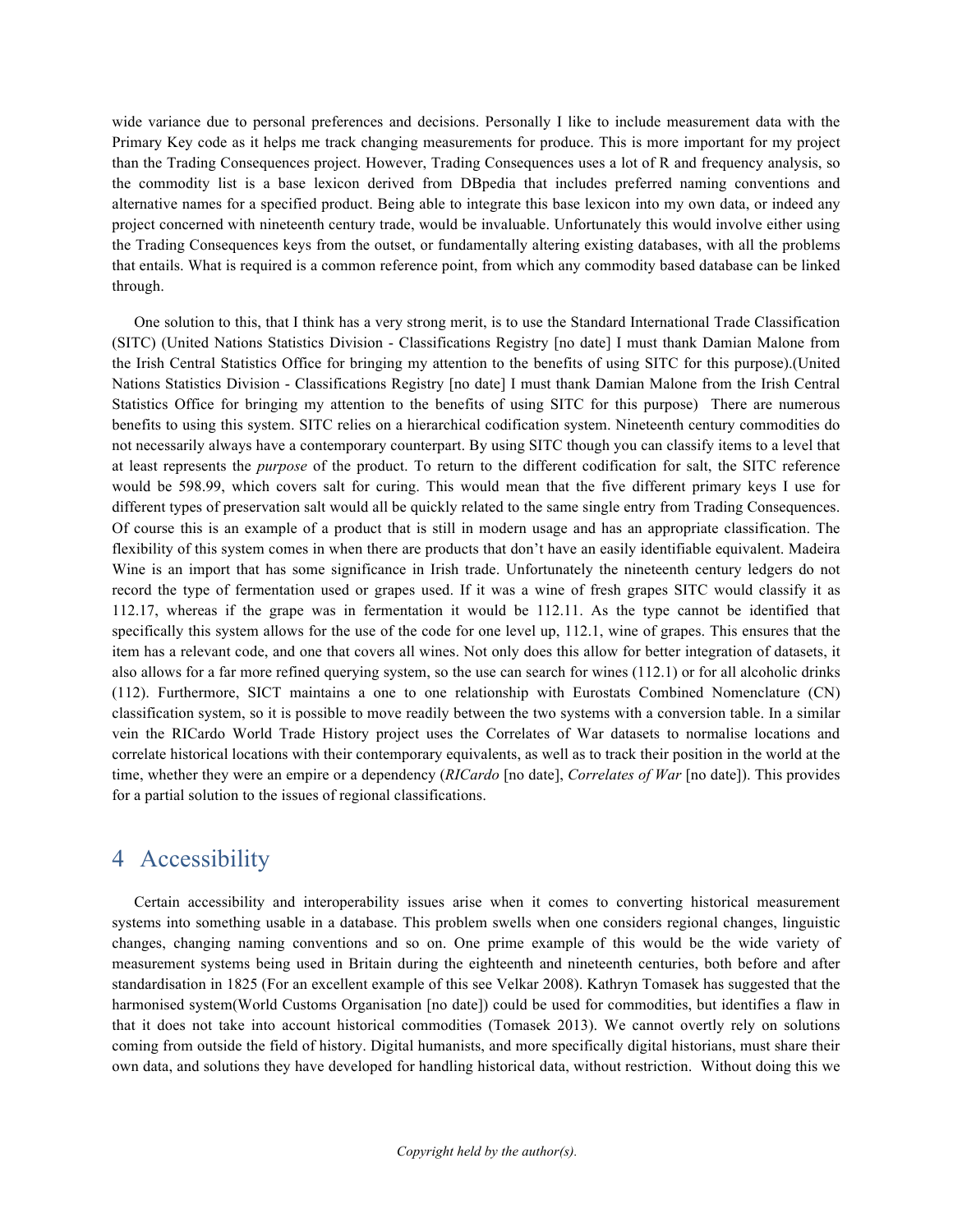run the risk of constantly re-inventing the wheel and recreating each other's work over and over again. A defined set of standards enhances interoperability and the potential to build upon previously compiled datasets, increasing both what can be achieved from limited resources as well as the scope of the dataset. We need to agree on acceptable practices in standardisation and normalisation. The 'American Council of Learned Societies' report on online collaboration brings this to the fore when they note that "lone scholars... are working in relative isolation, building their own content and tools, struggling with their own intellectual property issues, and creating their own archiving solutions", later adding that this results in "unnecessary redundancy of effort" (American Council of Leaned Societies 2006, p. 21;36).

A couple issues that should be addressed regarding data standardisation and normalisation are:

- 1. The levels of intervention that is accepted good practice.
- 2. The importance of remaining sympathetic to the original source and media, as much as possible or practicable.
- 3. Appropriate documentation, potentially including the raw, un-normalised data.
- 4. Appropriate conversion methodologies.

"Openness matters for the digital humanities for reasons of interoperability, discovery, usability and reusability …in addition to requirements for new skills, more open practices may lead to increased possibilities for interdisciplinary working"(Scanlon 2012, pp. 180–181). Most people's engagement with databases is mediated through a user interface, so they rarely see the nuts and bolts of how they work. Open resources, and openness in their construction methods could also encourage 'traditional' historians to engage more readily with those involved in digital humanities research. Historians hold a vast amount of data in personal 'silos'. For some, the perspective holds that to do their own research, each individual must collect this data for themselves. This is true, to a limited extent, but it overlooks the benefits of sharing research to further our historical understanding. Sharing our data provides future researchers with the time, and the space, to develop new source materials and new perspectives.

In a comment on a section of *Fielding History* that discusses database design William Caraher notes that "Transparency in database design is as important to understanding databases as a historical publication as transparency is in traditional historical work…In other words, can you drill down through your database to your source in an efficient way?" (Dougherty 2011, p. paragraph 15). Such transparency in process is required to 'sell' our digital work. This mainly requires two core items, documentation and referencing. Unfortunately digital humanists appear so engaged with the humanities side of their work that it appears documenting the digital aspect is an afterthought. This is more apparent with some of the older databases that are available, but we also need to consider how we justify our own data normalisation and processes. One of the best ways to do this for both ourselves and for future researchers is to write up the process in a manner aimed towards non-specialists, simple, clear, and concise. Then we can see if our justifications are adequate.

## 5 Referencing

For databases and the data contained within to be useful beyond their original purpose we need to ensure that our data can be tested against the original source material. This requires an appropriate referencing system. Digital historians do not 'create' new information; we create a new curation process and interpretation, which requires an appropriate referencing system. The organisation and classification of data is not traditionally considered part of the historical process, but the digital humanities are forcing us into areas previously the domain of archivists and records managers. A crucial difference is that, according to traditional archival scholarship and practice materials from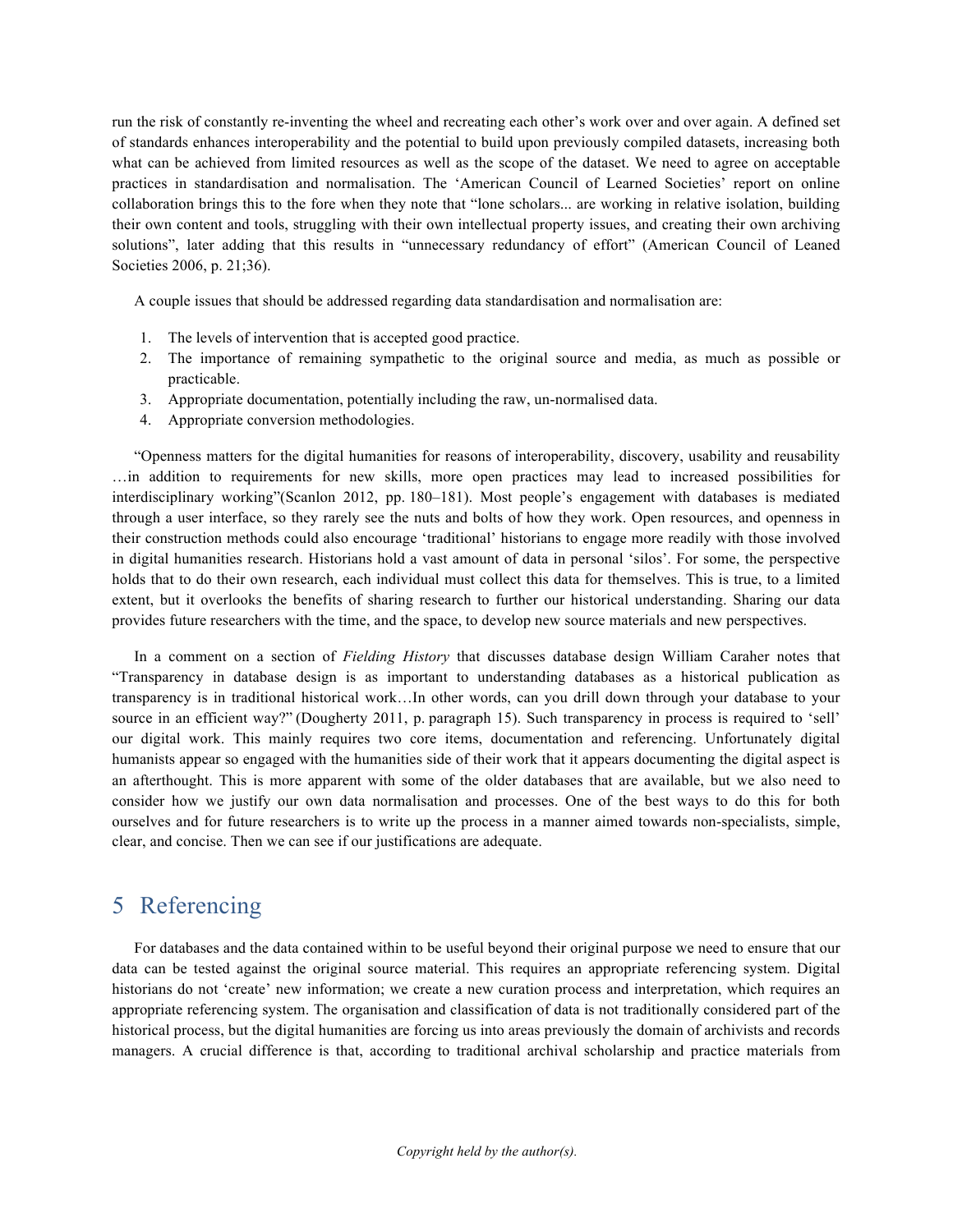different organisations or collecting bodies should not be organised together, as this would breach their archival provenance, and affect their 'recordness'. In this new curation method we must ensure that we can extricate the intermingled data in a manner that enables easily tracing it back to its source; we need an agreed upon referencing system.

This issue is not unique to the field of digital humanities/digital history. Toby Green of the Organization for Economic Cooperation and Development has written extensively regarding the problem of referencing of their data, not just by academics and researchers, but by libraries as well (Green 2009, 2012). His solution is to use DOI identifiers for the data. This may work adequately, or even quite well, for data held by the OECD, which is relatively consistent and already in a digital format, but for historical data it does not suit. Of course his main problem is referencing of the datasets themselves, rather than the raw data they contain, so his call for a bibliographic dataset will not solve all of the referencing issues for historical datasets, but perhaps some of them. Similar issues occur in the sciences, where it can be difficult to get the data without rerunning experiments. A sixpoint citation system has been proposed, including DOI and Universal Numeric Fingerprint (UNF), to reference data (Altman, King 2007, pp. 1–4). I propose an alternative that is specific to databases and far simpler in its implementation.

The problem with using these systems for historical data lies in the manner in which historical data has been compiled. Archival materials, especially those still in paper or card catalogues, do not have persistent digital identifiers, for self-evident reasons. It is entirely in the realm of possibility for individual researchers to assign persistent identifiers to this material, but other researchers may not consistently adopt these identifiers and almost assuredly the archival institutions would not do so.

One possible solution, not permanent but flexible enough to deal with the variety of archival materials a researcher may consult, is to create reference tables. Though not innovative, it could be used effectively in a number of ways. The reference table will contain all the pertinent data, institution, collection, dates, covering notes-all the pre-requisite material for a solid annotated archival reference, and a primary key for the relation. What I propose is that, rather than the more complicated system of triplet references that one gets with RDF, a two-part primary key is used.

Archives, as part of the context statement for their collections, use an institutional repository code. This code identifies each individual archive, through a system like 'archon' (The National Archives [no date]). This is a persistent identifier for the repository and part of the ISAD (G) guidelines (International Council on Archives 2000). I combine this with the manuscript or collection reference number to get a code like 624/371, which references the National Library of Ireland, *Exports and Imports ledger for 1813-1814*.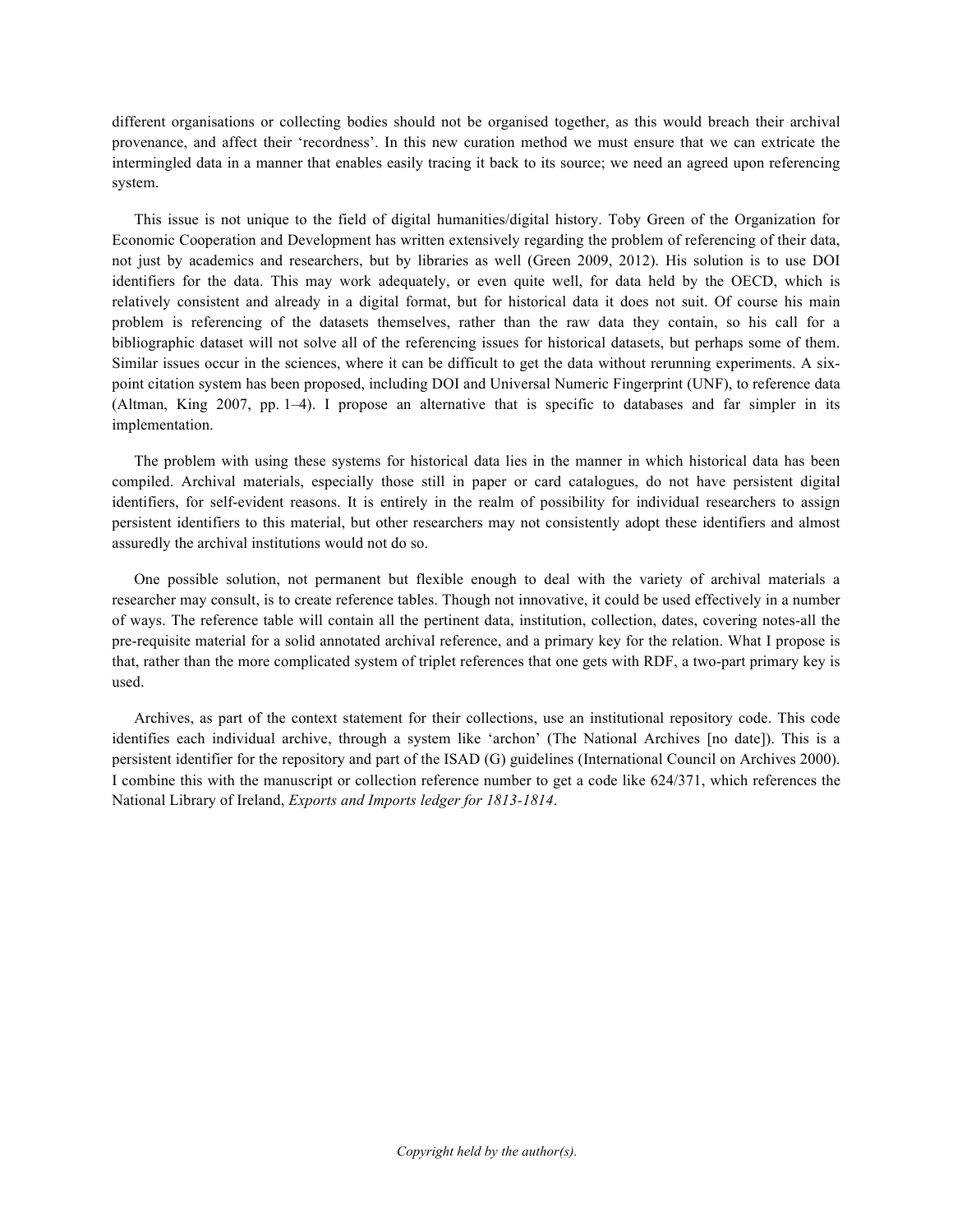

**Figure 1 Sample version for permanent archival DOI**

This system has several advantages. The concept behind the code is very basic and therefore easy to grasp, involving no detailed explanations for people of any level of computer literacy. Even in the unlikely event that an archive changed manuscript codes, old and new could be easily cross-referenced. Furthermore, in the event that the manuscript reference could not be located the repository reference will be the same, so the holding institution is always known. To support this data the primary key references a table that contains all the traditional elements needed for an archival reference, including details of any changes or alterations to the data. As repository data is reasonably persistent the entries in this table only need to be created once. The code is simple enough to be manipulated to fit into any other systems as required or repurposed. If any issues arise regarding reproduction rights the SQL can be adapted to remove open access on the basis of either the repository (identified in the first three digits) or the item itself (the final digits).

When creating a large, single-source dataset the incentive for such a referencing system may not be evident. But when a researcher is trying to create a dataset of disaggregated data, and one that can be adjusted and fitted into similar datasets, a simple, easy to use system is crucial to provide for some level of historical, archival, and source accountability. Without such a system the data runs the risk of becoming unmanageable, unusable, and unaccountable. It also can be retroactively applied to other datasets with relative ease.

#### 6 Conclusion

"Research practices and associated needs have evolved in sometimes subtle but significant ways, requiring parallel adjustments for those supporting history research"(Rutner, Schonfeld 2012, p. 15). By sharing our data in an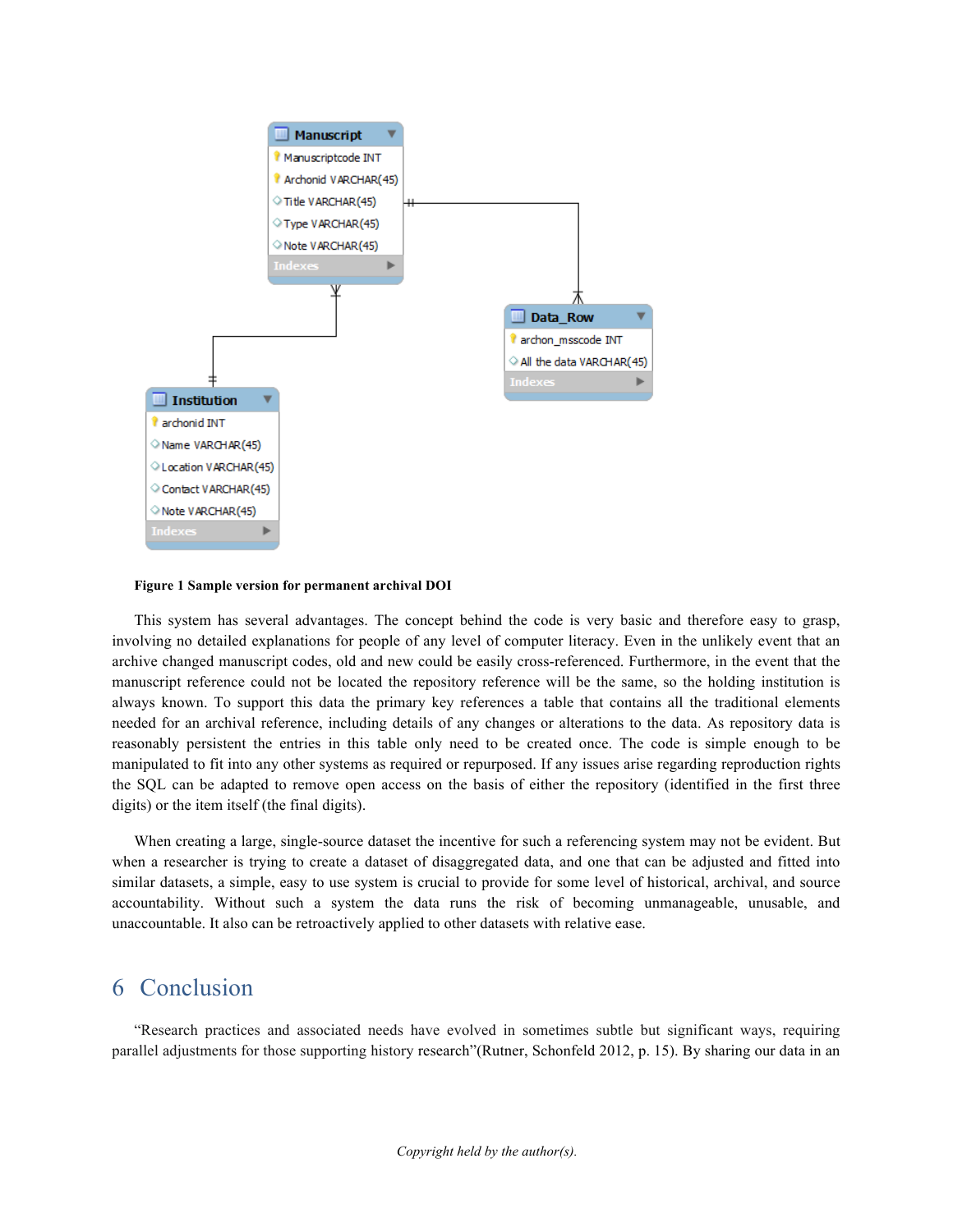open and accessible manner we can expand our networks and resources. Access to materials previously unthoughtof, or unknown, could immensely benefit researchers outside the original collation process. The burden for ensuring that this process is accountable and historically viable lies with the digital humanities community involved in historical studies. One of the first steps should be to assume responsibility for the creation of appropriate methodological processes. If this is done there is the potential to encourage our less technically-inclined colleagues to embrace these new systems and allow the importation of their data. We need accepted standardisation guidelines, and more importantly, we need to demonstrate the value of digital history through its practice.

## References

ARCHIVES, International Council on, 2000, *ISAD(G): General International Standard Archival Description* [online]. Ottawa : International Council on Archives. [Accessed 30 November 2013]. Available from: http://www.icacds.org.uk/eng/ISAD(G).pdf

ASSOCIATION, Oral History, [no date], *OHDA Essays* [online]. [Accessed 26 November 2013 a]. Available from: http://www.oralhistory.org/ohda-essays/

ASSOCIATION, Oral History, [no date], *Principles and Best Practices* [online]. [Accessed 26 November 2013 b]. Available from: http://www.oralhistory.org/about/principles-and-practices/

BAILEY, Steve, 2007, Taking the Road Less Travelled By: The Future of the Archive and Records Management Profession in the Digital Age. *Journal of the Society of Archivists* [online]. 2007. Vol. 28, no. 2, p. 117–124. [Accessed 11 November 2013]. DOI 10.1080/00379810701607777. Available from: http://www.tandfonline.com/doi/abs/10.1080/00379810701607777

BEGLEY, Jason, GEARY, Frank and O'ROURKE, Kevin, [no date], *HNAG Database of Irish Historical Statistics* [online]. Available from: http://www.tcd.ie/iiis/HNAG/HNAG\_database.htm

BORGMAN, Christine L., 2009, The Digital Future is Now: A Call to Action for the Humanities. [online]. 2009. Vol. 3, no. 4. [Accessed 10 November 2013]. Available from: http://www.digitalhumanities.org/dhq/vol/3/4/000077/000077.html

BYRNE, Kate, 2008, Relational Database to RDF Translation in the Cultural Heritage Domain. *Internet, may* [online]. 2008. [Accessed 26 November 2013]. Available from: http://homepages.inf.ed.ac.uk/kbyrne3/docs/rdb2rdfForCH.pdf

CLARKSON, L.A. and ET AL, 1997, *Database of Irish Historical Statistics*. Colchester, Essex : UK Data Archive.

COLEMAN, Nicole, [no date], *Mapping the Republic of Letters* [online]. [Accessed 2 December 2013]. Available from: http://republicofletters.stanford.edu/

*Correlates of War*, [no date]. [online], [Accessed 5 October 2014]. Available from: http://www.correlatesofwar.org/

DOUGHERTY, Jack, 2011, *Fielding History (Bauer) Fall 2011* [online]. [Accessed 10 November 2013]. Available from: http://writinghistory.trincoll.edu/data/fielding-history-bauer/

*Duanaire: A Treasury of Data for Irish Economic History*, [no date]. [online], [Accessed 5 October 2014]. Available from: http://duanaire.ie/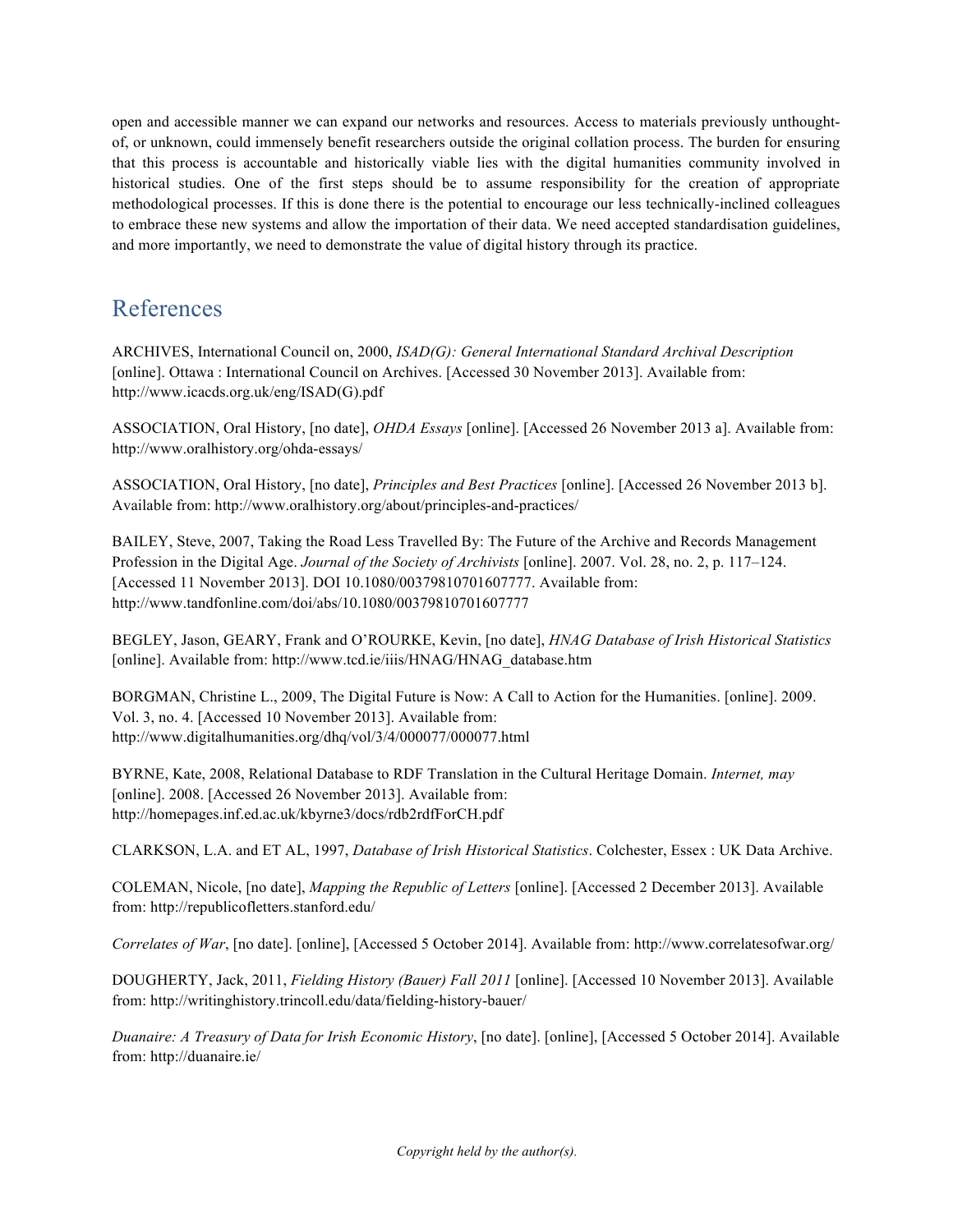GREEN, Toby, 2009, We need publishing standards for datasets and data tables. *Learned Publishing*. September 2009. Vol. 22, no. 4, p. 325–327. DOI 10.1087/20090411.

GREEN, Toby, 2012, *Publishing Data Alongside Analysis, Books and Journals* [online]. OECD Publishing White Paper. [Accessed 14 November 2013]. Available from: http://docs.lib.purdue.edu/cgi/viewcontent.cgi?article=1072&context=charleston

HERA, [no date], *Sharing Ancient Wisdoms* [online]. [Accessed 2 December 2013]. Available from: http://www.ancientwisdoms.ac.uk/

NETWORK, EHPS, [no date], *European Historical Population Samples Network* [online]. [Accessed 26 November 2013]. Available from: http://www.ehps-net.eu/content/about

ORGANISATION, World Customs, [no date], *Harmonized System Database Online* [online]. [Accessed 3 December 2013]. Available from: http://www.wcoomd.org/en/topics/nomenclature/instrument-andtools/hs-online.aspx

PEARCE, Nick, WELLER, Martin, SCANLON, Eileen and KINSLEY, Sam, 2012, Digital Scholarship Considered: How New Technologies Could Transform Academic Work. *in education* [online]. December 2012. Vol. 16, no. 1. [Accessed 10 November 2013]. Available from: http://www.ineducation.ca/index.php/ineducation/article/view/44

*RICardo*, [no date]. [online], [Accessed 5 October 2014]. Available from: http://graduateinstitute.ch/home/research/projets/historical\_imagination/research-leads/ricardo.html

ROSENZWEIG, Roy, 2006, Can History Be Open Source? Wikipedia and the Future of the Past. *The Journal of American History* [online]. June 2006. Vol. 93, no. 1, p. 117–146. [Accessed 14 November 2013]. DOI 10.2307/4486062. Available from: http://www.jstor.org/stable/4486062

RUTNER, Jennifer and SCHONFELD, Roger, 2012, *Supporting the Changing Research Practices of Historians* [online]. [Accessed 5 November 2013]. Available from: www.sr.ithaka.org/download/file/fid/693

SERVICE, History Data, [no date], From Source to Database. In : *Digitising History* [online]. Available from: http://hds.essex.ac.uk/g2gp/digitising\_history/sect33.asp

SOCIETIES, American Council of Leaned, 2006, Our Cultural Commonwealth: The Report of the American Council of Learned Societies Commission on Cyberinfrastructure for the Humanities and Social Sciences [online]. American Council of Leaned Societies. Available from: http://www.acls.org/uploadedFiles/Publications/Programs/Our\_Cultural\_Commonwealth.pdf

SOCIETY, Oral History, [no date], *Oral History - Practical Advice* [online]. [Accessed 26 November 2013]. Available from: http://www.ohs.org.uk/practical-advice.php#plan

THALLER, Manfred, 1988, Data Bases v. Critical Editions. *Historical Social Research / Historische Sozialforschung* [online]. January 1988. Vol. 13, no. 3 (47), p. 129–139. [Accessed 13 November 2013]. Available from: http://www.jstor.org/stable/20754321

TOMASEK, Kathryn, 2013, *Encoding Financial Records* [online]. [Accessed 17 November 2013]. Available from: http://journalofdigitalhumanities.org/2-2/encoding-financial-records-by-kathryn-tomasek/